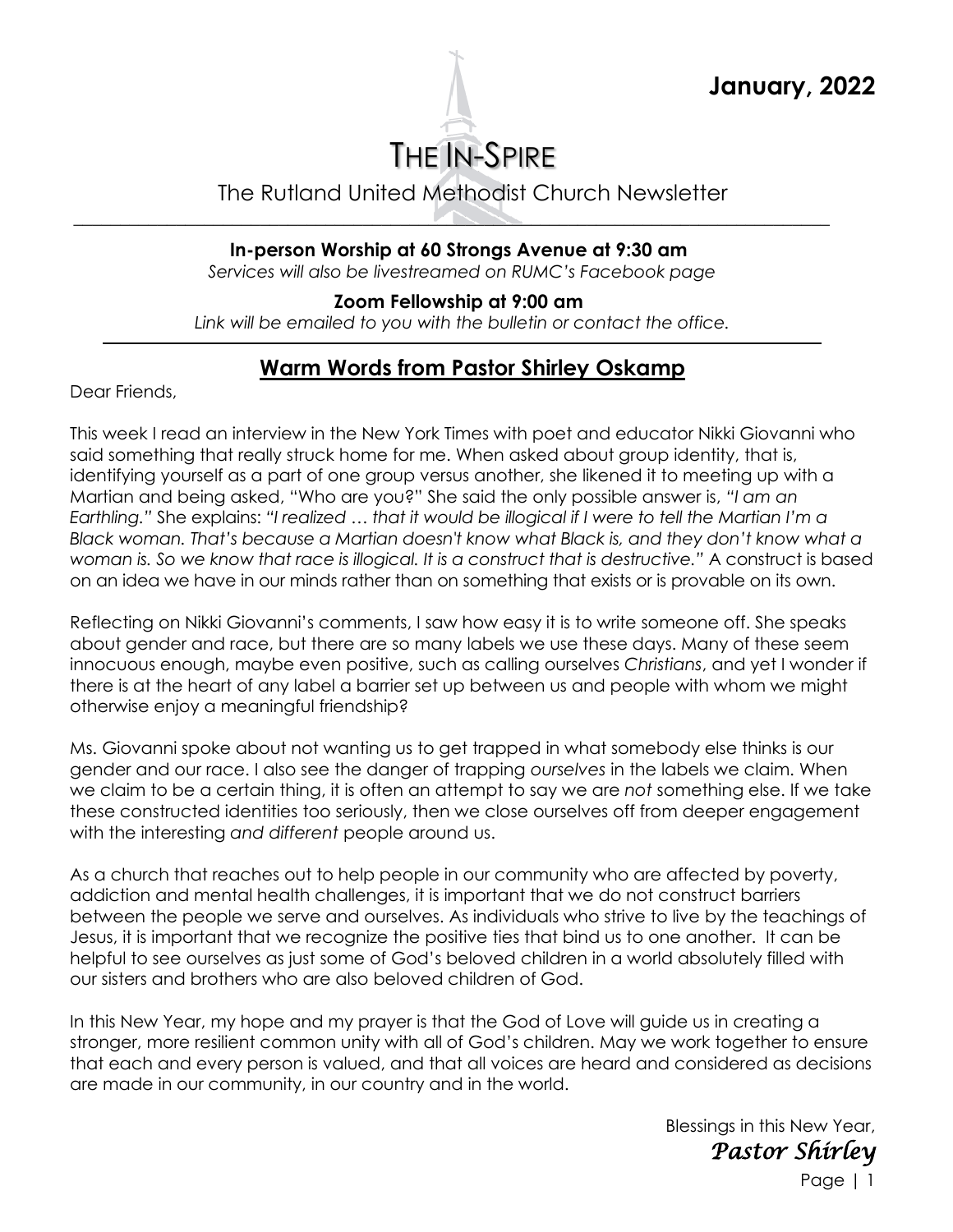#### **"Mark Your Calendar"**

Tuesdays at 5:15 pm at 60 Strongs Ave.: **Choir rehearsal**

Thursday, January 6 at 5 pm via Zoom: **Finance Team**

Monday, January 10 at 6 pm via Zoom: **Leadership Team**

#### **Thank You for Successful Fund Raiser!**

Member Tanya Derstine, "Scentsy" Consultant, organized a fund raiser for RUMC in November. We enjoyed all of the fun scents, and thanks to her generosity, \$220 was raised!

#### **Your Facebook Donations Matter**

Thank you to Nancy Hodgson who suggested a few years ago that we put a "DONATE" button on our Facebook page. Who would have dreamed that we would be faced with the pandemic, and it would end up being a convenient way for folks to give? Many have run special fundraisers for birthdays and other events with RUMC being the beneficiary of such generosity.

In 2021, we received \$5,902 in donations on FB!

The best part is that this does not involve a fee for the giver or for RUMC.

We are able to access giving records from FB at any time. They send periodic "payouts" directly to the Church's checking account, and they have always been accurate. We are able to keep records of these gifts for purposes of your Annual Statements that are sent out by the Financial Secretary, Kristen Jarvi.

Once again, thank you to all who participate!

#### **Comfort Zone/Breaking Bread**

Wow! It's hard to believe it's a new year already! Hopefully, we will see an end to the pandemic in the new year. We are thankful for several new volunteers:

Martha Sirjane and son Emmett, and Maria Nancy and Rick Luzer Longtrail School students Kim and Lauren Vermont Foodbank Tracy and Jim from Grace Congregational Church Kylie Rogers from Castleton University Josh Lewis

Someone donated a turkey, which inspired staff to make a holiday meal to give out for Breaking Bread. Staff worked extremely hard and long hours making a Christmas dinner. 78 meals were given out on Thursday evening before Christmas. We received many expressions of thanks and appreciation, both written and verbal, from our guests for all we did during the holidays.

Happy New Year!

*Marsha Johnson,* Comfort Zone Coordinator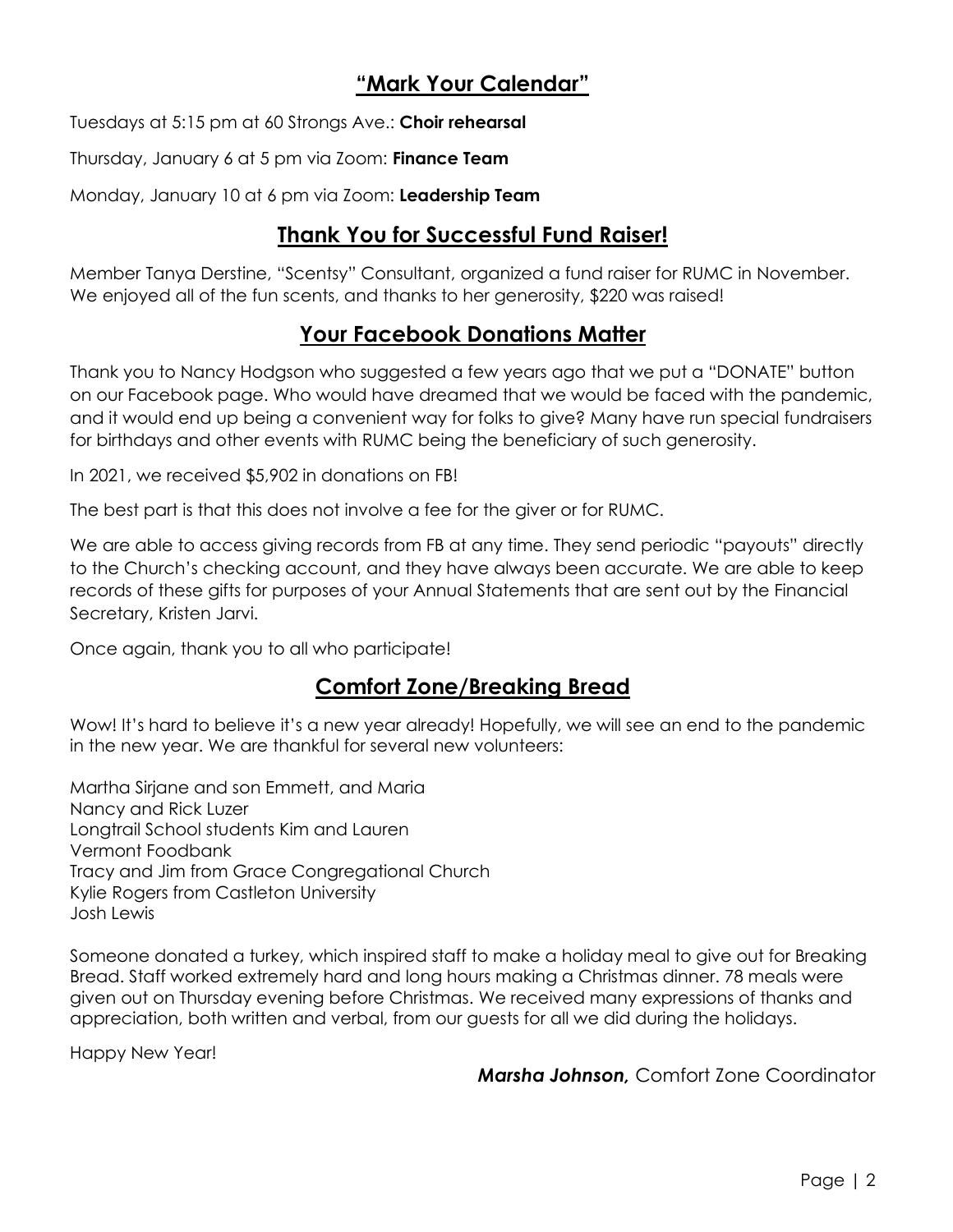## **"Christmas Elves at work"**

Imagine being the mom of a handful kids, knowing that Christmas is coming and that there are no gifts under the tree, none hidden in a closet somewhere, and that your kids will be looking at empty stockings on Christmas day. That's what several families here in our neighborhood knew was going to happen, and there was no fix for that.

Fortunately, we were able to 'adopt' 6 families, helping to put smiles on 11 children's faces. A group of Church members and someone from outside the church came together and purchased gifts for children ranging in age from 1 year to 18.

One mom had been sick with COVID, and as she recovered her children took turns being sick. By the time she could go back to work, she lost her job. Another mom, new to the area, came down with COVID and the whole family has been quarantined as she recovers. We helped a grandmother with gifts for a 15-month-old who has been very sick. A homeless family requested help getting items for their little girl. Each family chosen would have been without presents if the church had not helped.

All of the parents were very grateful for the help in making Christmas special for their children. Check out the bulletin board to see some of the thank you notes from the families and from our Comfort Zone visitors.

You made such a difference, feolly ap and it is so deeply appreciated.

*Linda Allen*

Christmas Card signed by "The Breakfast Club"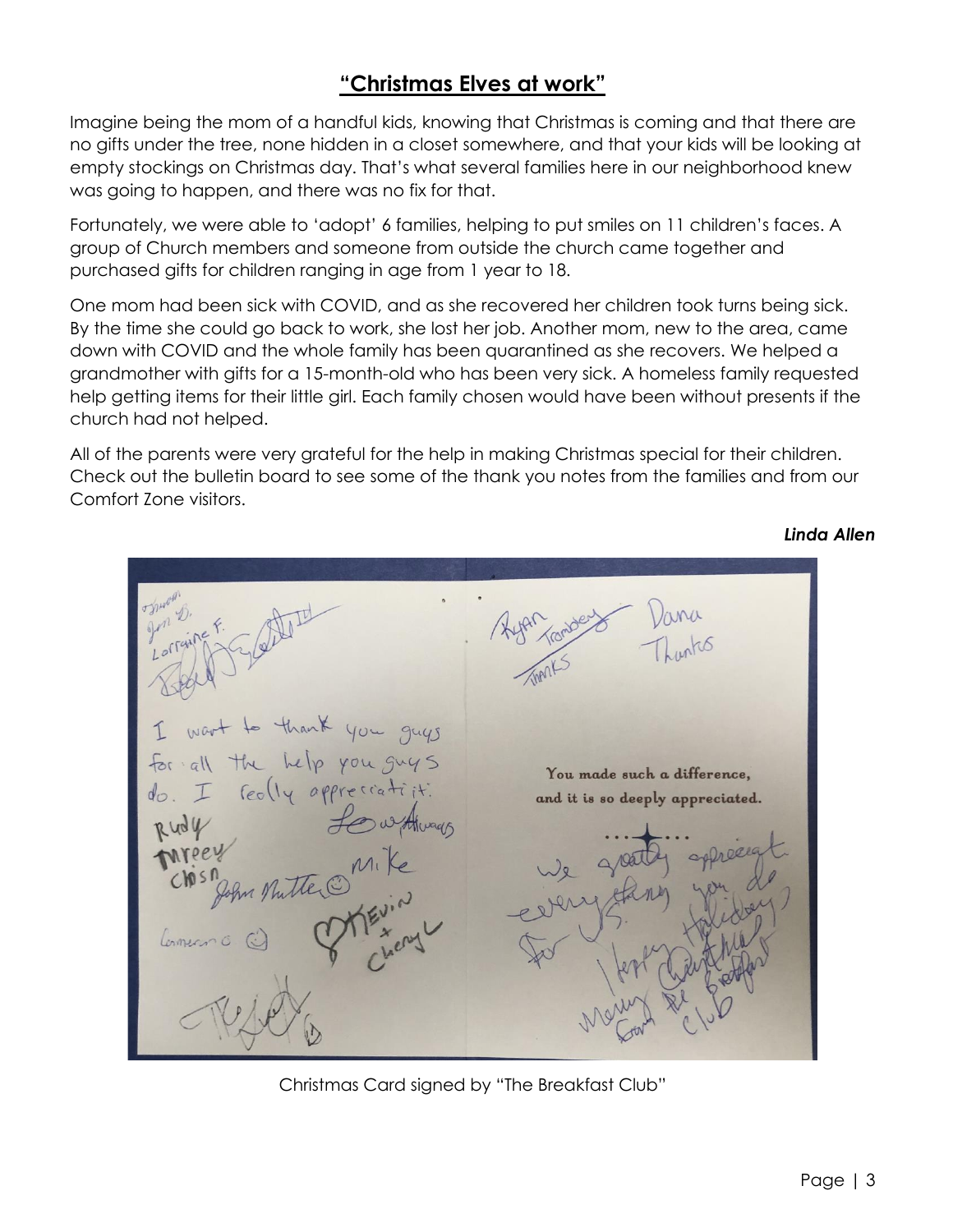

Notes received from grateful Comfort Zone visitors

We wanted to thank you all for everything you do! This community is very Lucky to have wonderful, giving, caring people such as yourselves! Thank you for your Kindness! God Bless,

#### **Outreach**

On the coldest days this year, our visitors shivered outside as they waited for breakfast. Some had on only sweatshirts or light jackets. We gave out lots of jackets, socks, gloves, scarves, hats, sleeping bags and other paraphernalia, depleting our supply of gloves for men, dwindling the supply of socks and warm jackets, sleeping bags, blankets and handwarmers. Our recipients were very grateful for warm items to wear. Thank you to all who donated items to our clothing closet.

Several of the chronically housing insecure in the group that we see each week have found apartments, and are looking for items to furnish their new homes. We have given out blankets and sheets, some dishes and kitchenware, small items of furniture and a toaster oven. We are in the process of giving out dining table and chairs, a recliner and another chair. Thanks again for all of the donations toward this year as we help those in need.

*Linda Allen*, Outreach Coordinator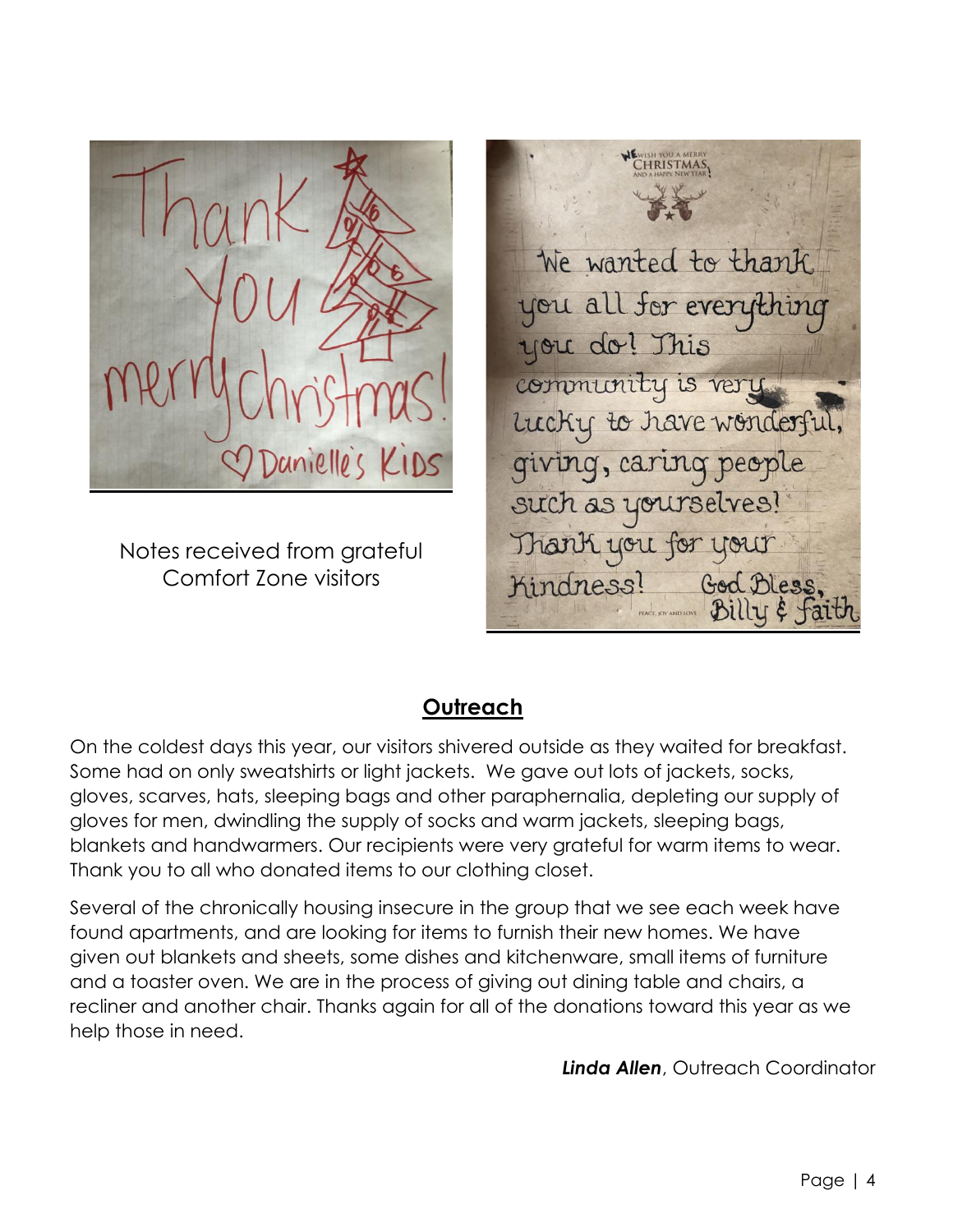### **Habitat for Humanity of Rutland County Help for Homeowners in Need**

This winter Habitat of Rutland is promoting a program of home repairs known as *Brush With Kindness*. Board President, Eric Solsaa said, "We understand that there are times when keeping up with needed repairs can become overwhelming. Often age, health or a change in financial circumstances affects a home owner's ability to maintain their homes."

The types of repair projects they have completed in recent years include handicap ramps, smaller repairs of rot to siding and sills, repairs of doors and windows, weatherization projects and safety projects such as grab bars and other small projects that can be completed by unskilled volunteers.

Habitat would like to establish some core groups to do these smaller jobs that usually take 2-3 days to accomplish. So, if you are interested in helping out with short term jobs like this, please contact them at 802-747-7470.

If you need help making your home safer and more affordable and own your own home, have an income no higher than 80% of the median income, and have lived in Rutland County for at least a year, call 802-747-7470 for an application.

# **Sunday School**

Sunday School will finish the unit on Christmas in mid-January, learning about Mary and Joseph fleeing to Egypt with Jesus. The children were given Christmas gifts, but were unable to have their usual Christmas party. I pray that next year they will be able to celebrate together in person.

The bulletin board on the wall in the kitchen between the end of the cupboard and the bathroom door will now be the Sunday School board. I will be posting work from the kids that they have done at home. Please take a few minutes to look at it and see what the kids are doing. Wishing a healthy, happy New Year to all!

*Marsha Johnson,* Co-Sunday School Superintendent

#### **Stewardship & Finances**

Thank you for your continued faithful stewardship to RUMC. You make our ministry possible by financially supporting our staff as well as all of the outreach we do as Christ's hands in this community.

Donations can be made by mail, in person, through Facebook, or by credit card Call Assistant Treasurer Kristen Jarvi (438-9805) or Lori in the office (773-2460).

Stewardship is more than finances, so we are deeply grateful for your prayers, the work of your hands, and your presence during worship and more. **In order to make our budget, an average of \$8,600 monthly** needs to be received in offerings and donations. Here are the offerings and donations for December: